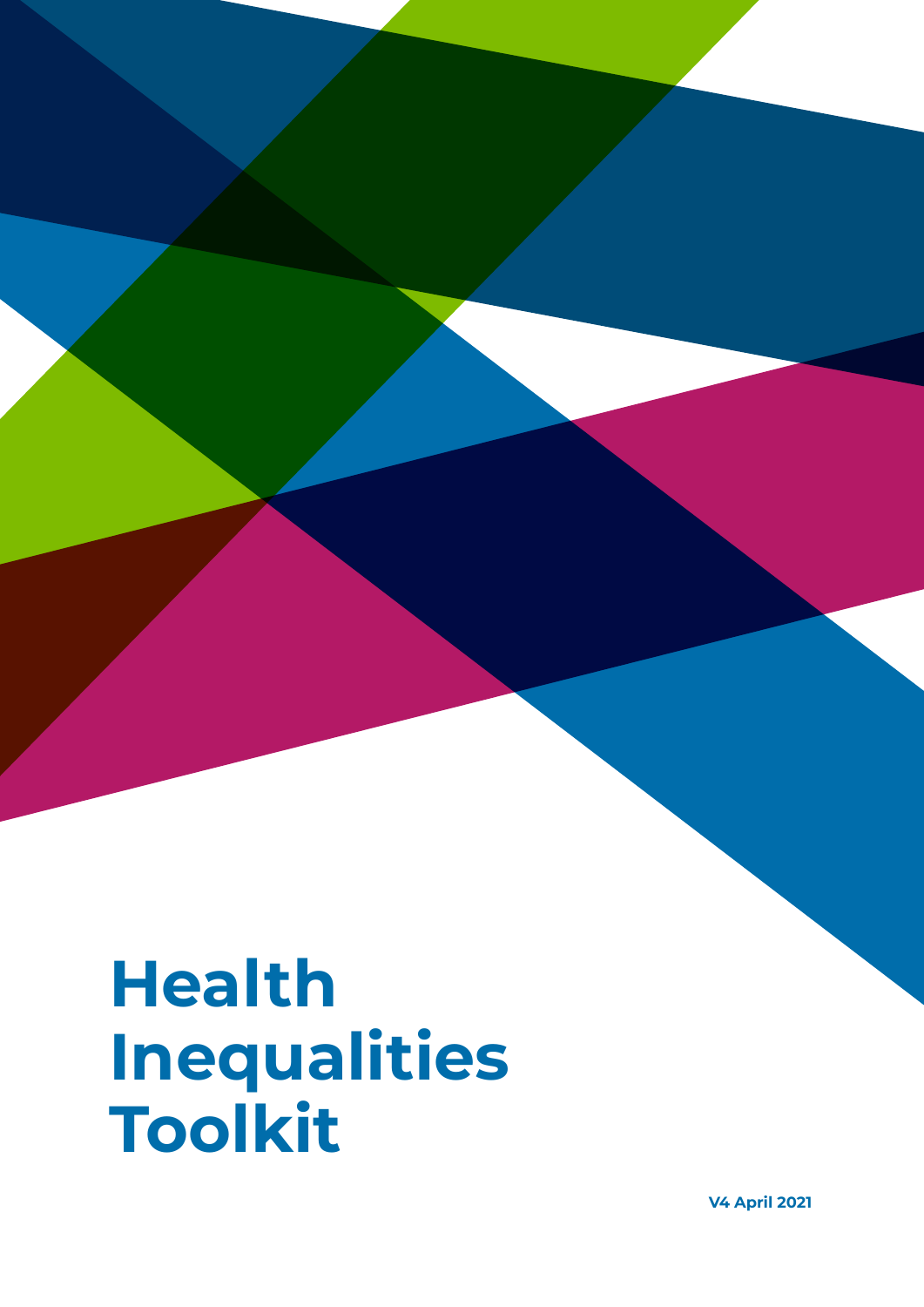# **Health Inequalities Toolkit**

## **Why**

'Treatment alone cannot tackle health inequalities, rather local systems working together with strong leadership, joint planning, ambition and scale.' **NHS England, 2019**

The majority of health and wellbeing outcomes are affected not just by access to services but by where people live, what job they do, levels of education, socio economic background and wider external factors as well as behavioural risks. By virtually any measure people experiencing any one or more of the above factors in a less equal way will fare worse in terms of life expectancy, healthy living and a range of other outcomes. Unequal impacts of Covid 19 have simply shone a light on these inequalities and made more obvious how the same health risk (in this case Covid 19) does not impact population groups in the same way.

## **What**

This is an overview of the tools and templates available for ease of reference and ideas about what may have been achieved and agreed by the end of each stage. It will be for local partnerships to decide which and to what extent various tools and templates are used to support actions to reduce health inequalities. All resources identified are adapted from national Public Health England, NHS and other public guides and relevant links are provided at each stage.

#### **The toolkit outlines;**

- A systematic approach across statutory and non-statutory organisations and populations to identify where best to target activity to reduce inequalities and sense check prior assumptions or other data
- Scalable action to reflect resource available and impact intended
- The potential to develop examples which can be adapted across different parts of the county
- Approaches to data collection and evaluation proportionate to the level of activity
- Embedding health equality assessments as an approach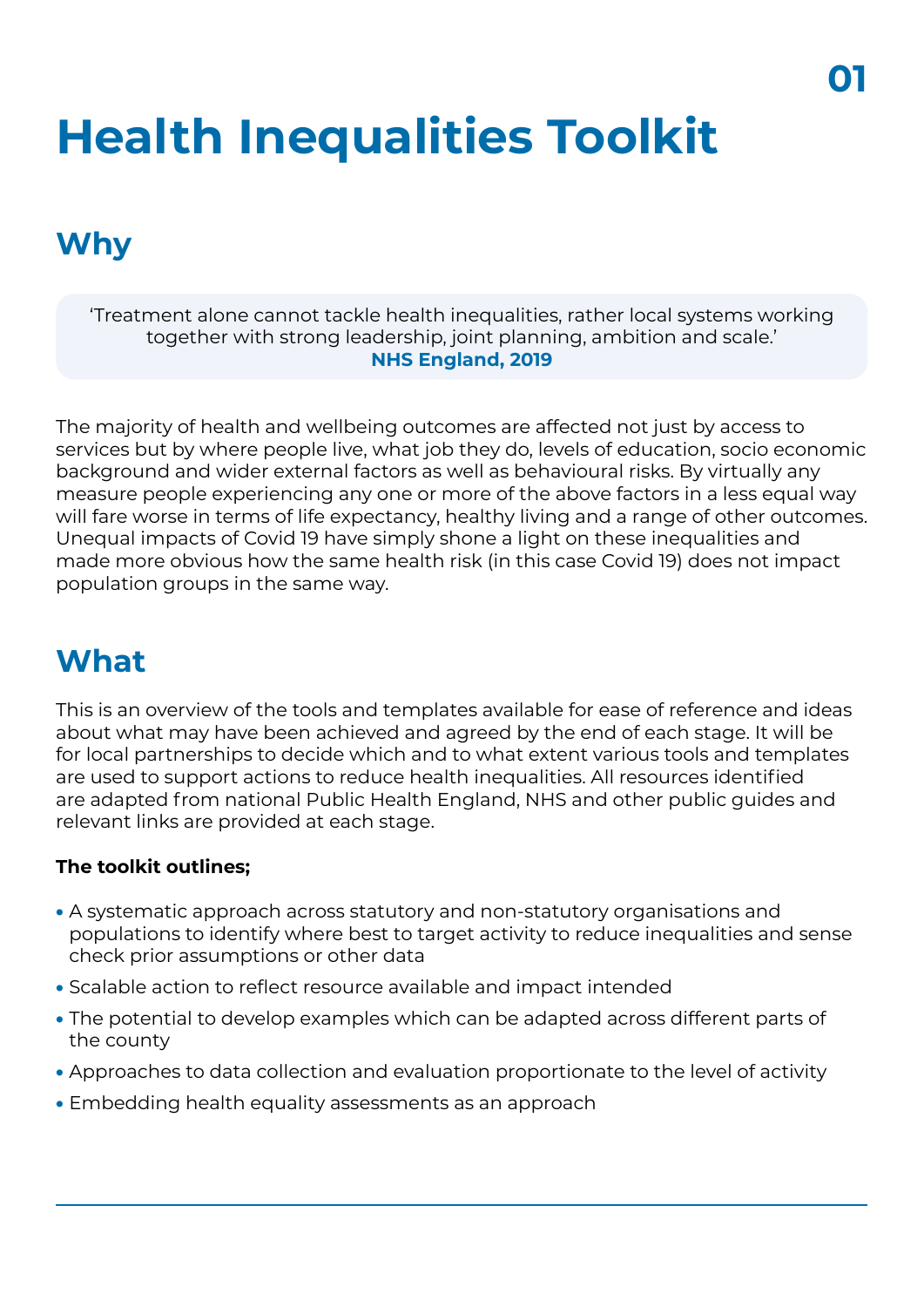## **How**

Below are the stages of a toolkit designed to support multiagency partnerships committed to acting on health inequalities. There are several options available for partners which can be scaled up (by using all the tools in a formal partnership) or down (by using some of the tools or utilising one or two of the stages) according to need in the locality. It is intended as a guide only, to support and develop partnership approaches in a comprehensive way.

A whole systems approach will succeed if organisations are willing to provide resource, energy and vision to the partnership. The stages are broken down into four, with accompanying reference links at each stage. Templates are provided at the end of the toolkit and in recommended actions throughout.

- **1.** Understand local needs
- **2.** Engage communities and agencies
- **3.** Evaluate activity and change as necessary
- **4.** Develop shared actions suitable for every party involved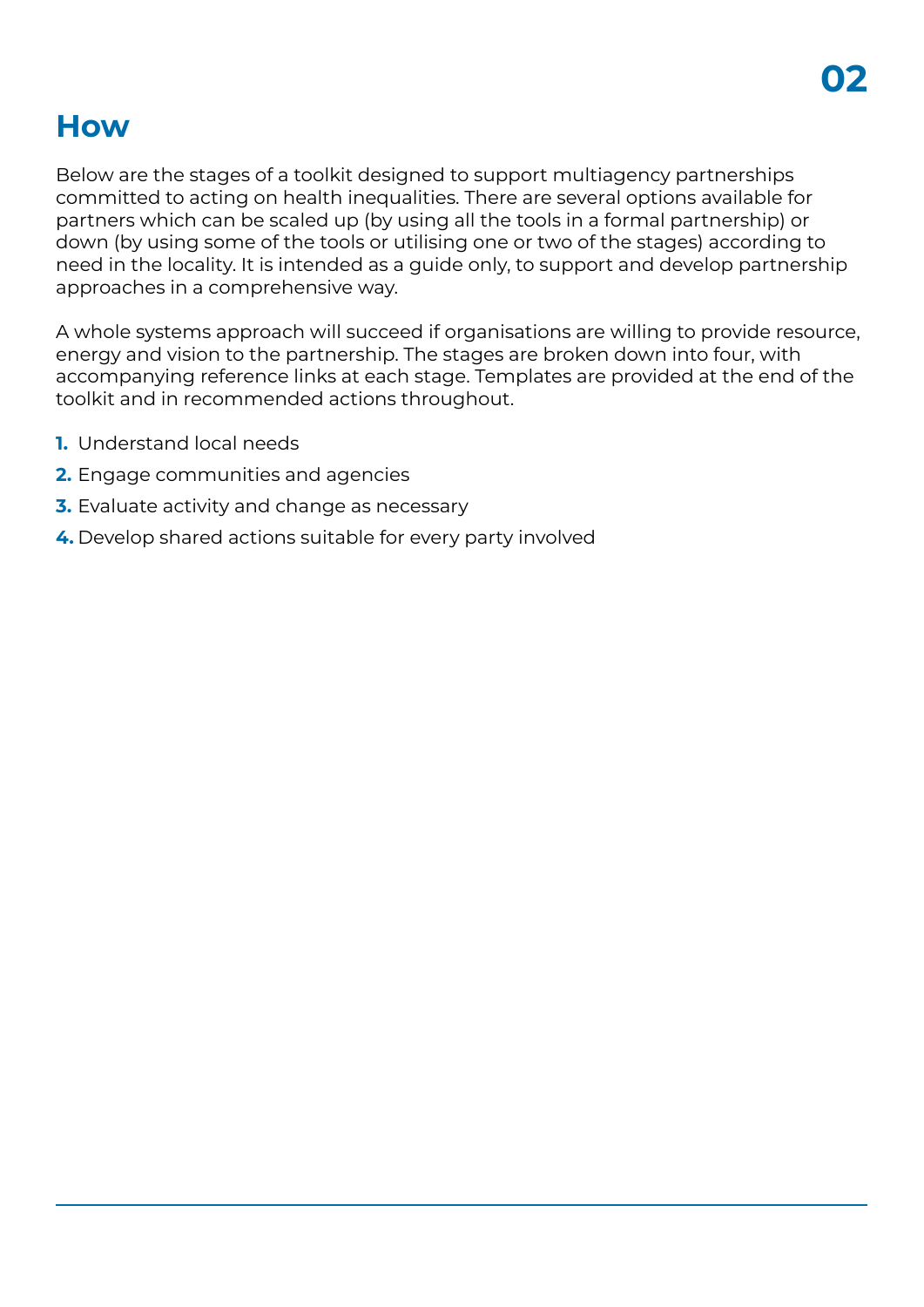## **Stage 1 – mapping the system to understand local needs**

### **Action 1: Identify area(s) and / or population groups:**

You will already likely have a wide range of data available and understand your communities and areas of need. However, this is a chance to consider other data sources and sense check and challenge existing areas to see if anything has changed, been missed or not garnered sufficient attention to needs.

The working group may be interested in identifying poor outcomes for particular groups that are not consistent with other groups in localities, despite efforts of existing services in place.

- What data do you already have?
- Are there gaps in the data or other factors to consider?
- If you already know which areas or populations to work in, do these decisions still stand up in the light of other data or comparisons?

**RECOMMENDED:** [This guide](https://assets.publishing.service.gov.uk/government/uploads/system/uploads/attachment_data/file/817767/PBA_Inequalites_datasources.pdf) explains what is meant by inequalities data and lists useful websites to find data for the local area.

**RECOMMENDED:** [The Norfolk health inequalities dashboard](http://bit.ly/Health_Inequalities_NorfolkWaveneyV2) is a good starting point for data. It gathers a range of place-based data on domains relating to the wider determinants of health.

**OPTIONAL:** Norfolk Insight is a Norfolk county council run website with useful local and national data on a broad range of topics which can be reviewed on a place basis. It also includes detailed briefings on issues relevant to Norfolk and is a good starting point for general data.

[About Norfolk Insight & FAQs - Norfolk Insight](https://www.norfolkinsight.org.uk/about-us/)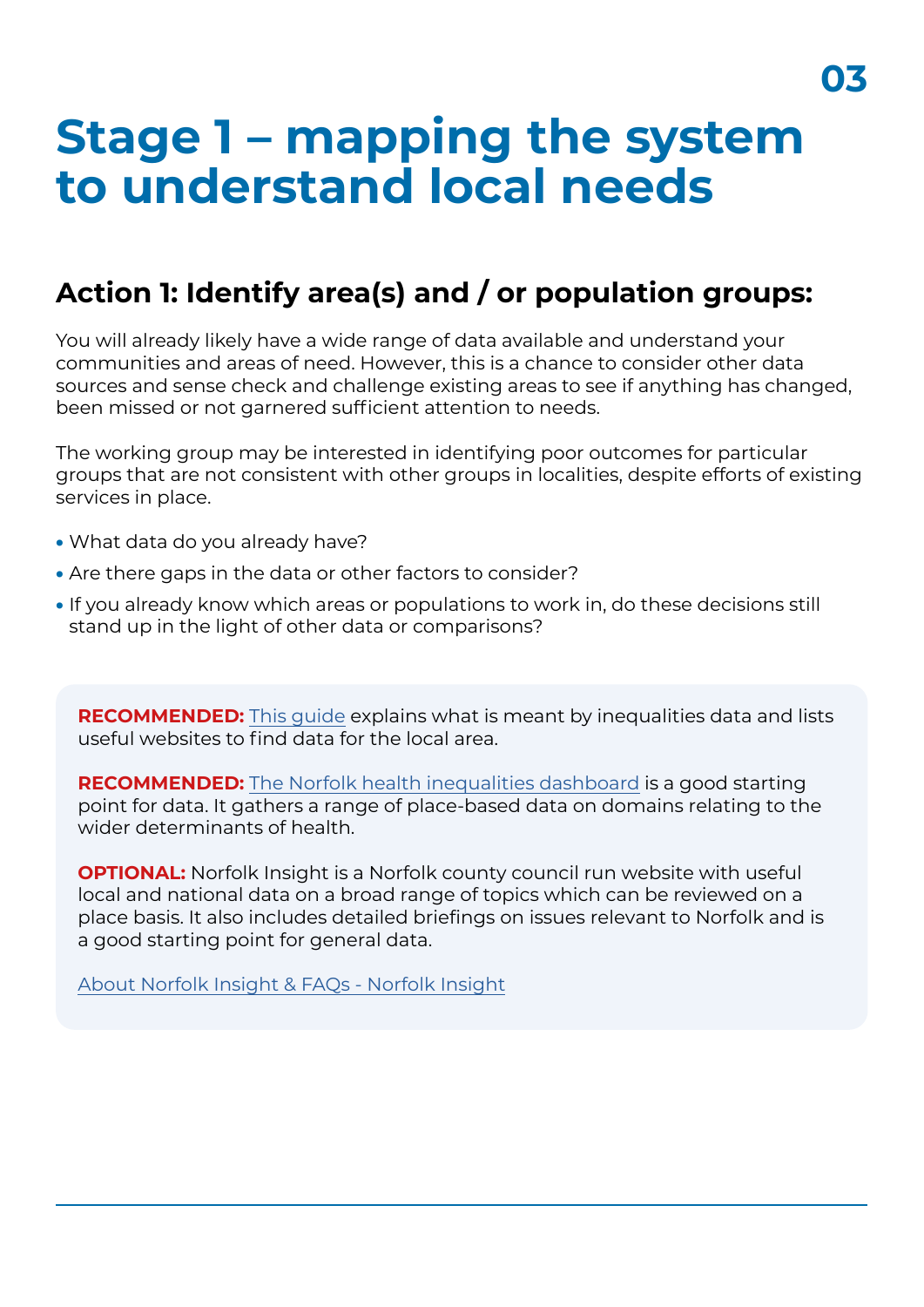## **Action 2: Identify partners and people**

- What existing joint priority setting can the partnership build on?
- Which organisations will have the most influence and impact on this priority area of interest?
- Is there leadership on this priority area already or can it be encouraged through use of evidence?
- Determine governance arrangements, and appropriate levels of engagement for relevant partners and groups.
- A lead coordinating partner should be agreed.
- Who is passionate about your chosen priority and who is missing that can add value to the process?
- How much engagement in systems approaches and integrated working is there likely to be? Realistically?
- Consider undertaking a stakeholder analysis mapping exercise.

**OPTIONAL:** [This Health Inequalities publication](https://www.gov.uk/government/publications/health-inequalities-place-based-approaches-to-reduce-inequalities/place-based-approaches-for-reducing-health-inequalities-main-report) provides background and discusses the economic argument for whole-system approaches to tackle health inequalities. It also introduces the Population Intervention Triangle, which can used later on to thoroughly assess the 'place' and to identify areas for change (see next page).

**RECOMMENDED:** [Tool A](https://assets.publishing.service.gov.uk/government/uploads/system/uploads/attachment_data/file/825133/Tool_A.pdf) provides a step-by-step guide for you to assess partner engagement, along with a series of statements to guide how good practice can look in your area. It is a tool designed to assist with place-based planning and complements the subsequent stages of this process.

**RECOMMENDED:** A stakeholder analysis template and further guidance on partnership arrangements can be found in this link [Partnership Development](https://www.norfolkinsight.org.uk/resource-health-inequalities-toolkit-partnership-development/)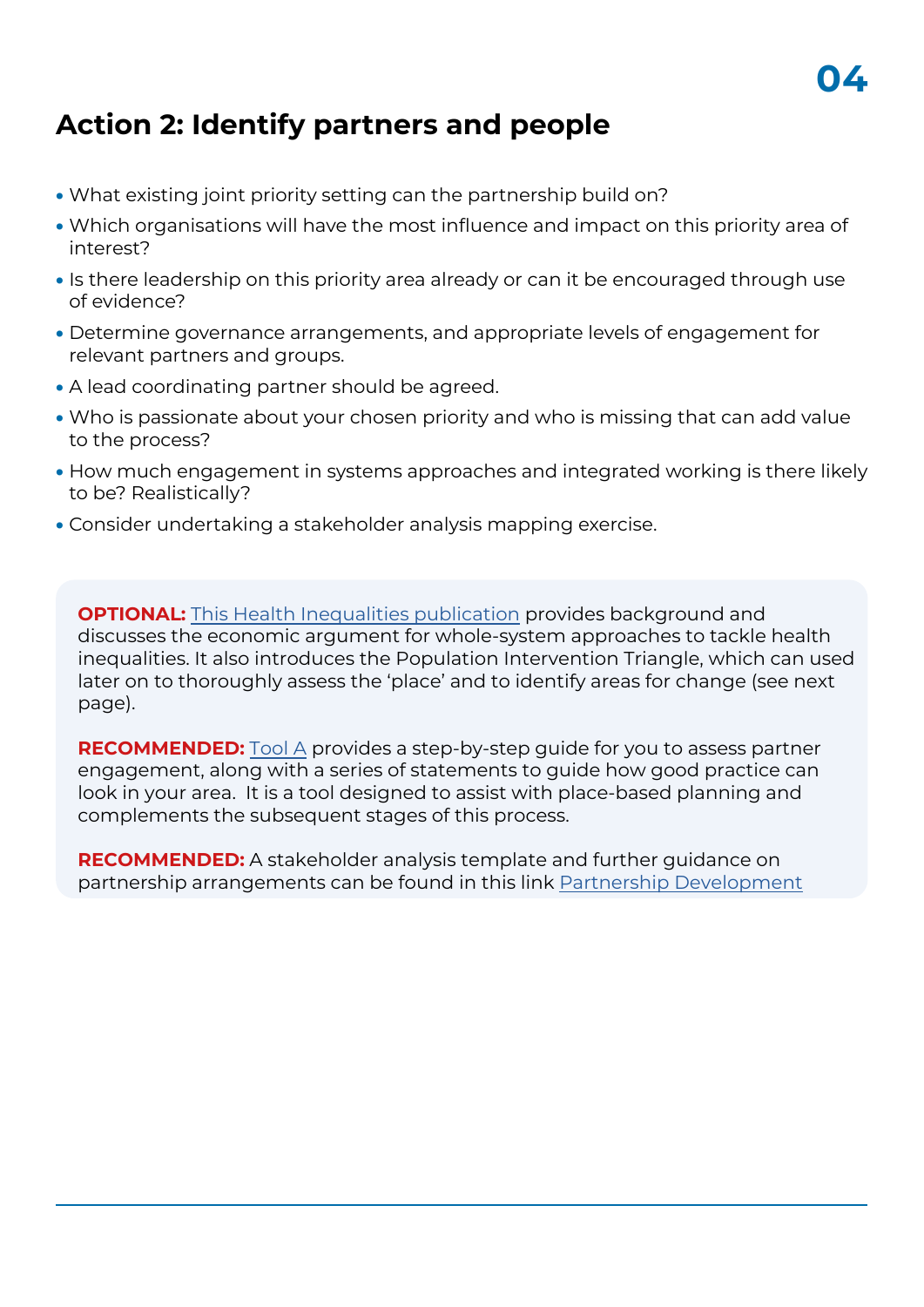## **Action 3: Population intervention Triangle Assessments**



This stage seeks to understand what resources, activities and drivers there are in the chosen priority and locality. How much detail and time you spend on this should be determined locally. However, it may act as a focus to consider this stage in order to tackle health inequalities.

#### **The Population Intervention Triangle allows the opportunity to map activities in the following way:**

- What functions can the local authority use to support your goals (e.g. planning, housing, economic development) – civic functions
- What services across partners already operate in the area or population service assessment
- What are the community services, functions, support networks etc. in operation community interventions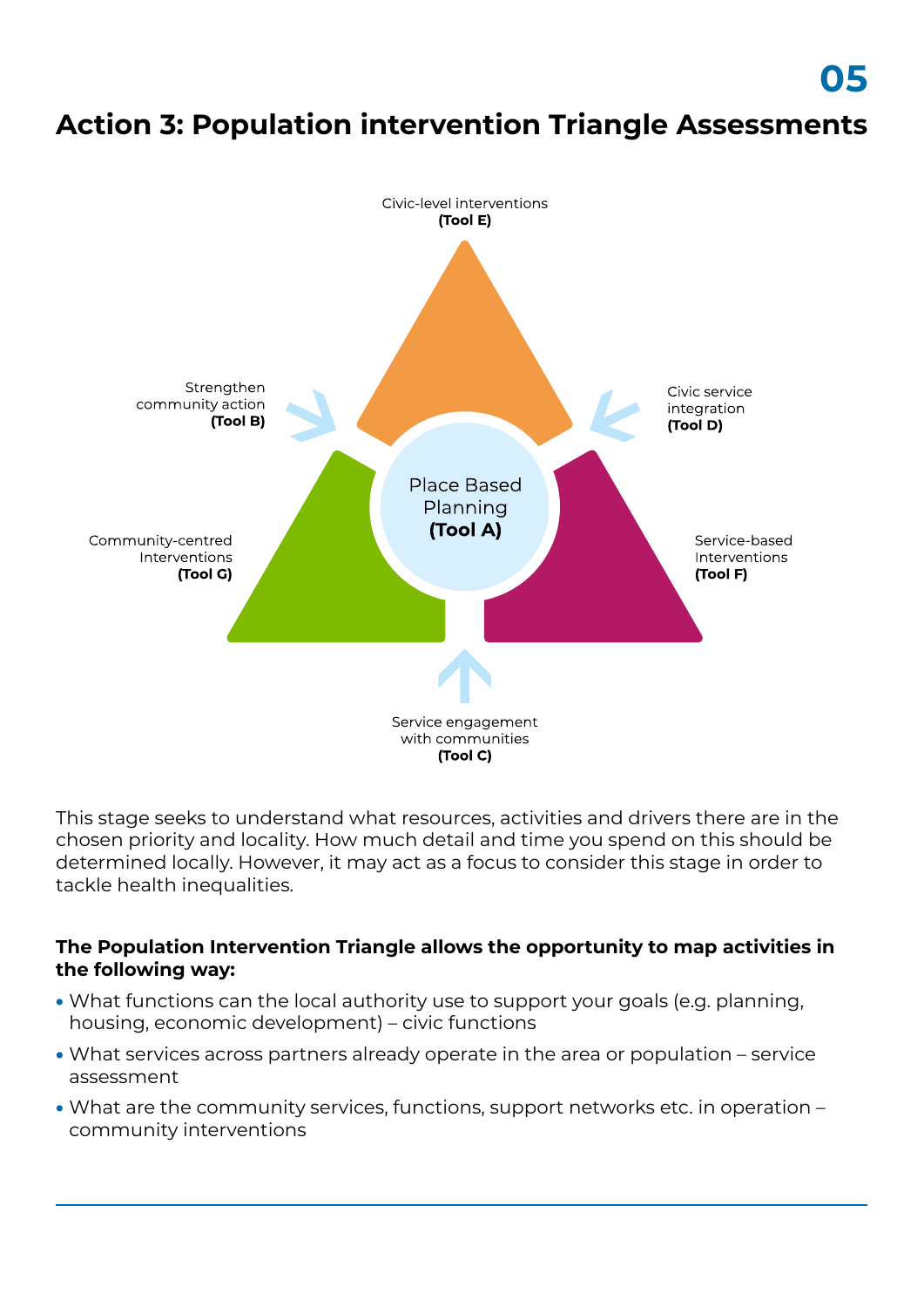**Civic Functions** – are local administrative duties carried out by councils. They encompass the statutory functions of the local authorities in the locality which may be locally determined or set by central government. Multiple civic functions such as community safety, economic development and planning will have impact on your chosen focus areas.

**OPTIONAL:** For further information on Civic Level duties have a look at this section on the Civic Level in [The Population Intervention Triangle Framework for Action](https://www.gov.uk/government/publications/health-inequalities-place-based-approaches-to-reduce-inequalities/place-based-approaches-for-reducing-health-inequalities-main-report#section-1-to-3-segments)

**RECOMMENDED:** With your multiagency partners, complete a Civic Level [Assessment Template Make a note of relevant civic functions within the ta](https://www.norfolkinsight.org.uk/resource-health-inequalities-toolkit-civic-level-assessment/)ble. This completed table will form the basis of your area development plan for addressing health inequalities.

**OPTIONAL:** [Health in All Policies Manual](https://www.local.gov.uk/sites/default/files/documents/health-all-policies-hiap--8df.pdf)

**Service Assessments** - understand services within the chosen locality (possibly using the Service Based Assessment Template below). What partners have identified in the completed table will contribute to the local area development plan for addressing health inequalities

**OPTIONAL:** For further information on Service Level duties have a look at this section on the Service Level in [The Population Intervention Triangle Framework](https://www.gov.uk/government/publications/health-inequalities-place-based-approaches-to-reduce-inequalities/place-based-approaches-for-reducing-health-inequalities-main-report#service-based-interventions) for [Action](https://www.gov.uk/government/publications/health-inequalities-place-based-approaches-to-reduce-inequalities/place-based-approaches-for-reducing-health-inequalities-main-report#service-based-interventions)

**RECOMMENDED:** [With your multiagency partners, complete a Service Based](https://www.norfolkinsight.org.uk/resource-health-inequalities-toolkit-service-based-assessment/) Assessment Template

Make a note of relevant services within the table. This completed table will form the basis of your area development plan for addressing health inequalities.

**OPTIONAL:** Including the option to use [POTS](https://www.gov.uk/government/publications/health-inequalities-place-based-approaches-to-reduce-inequalities/place-based-approaches-for-reducing-health-inequalities-main-report) (Population outcomes through services) framework.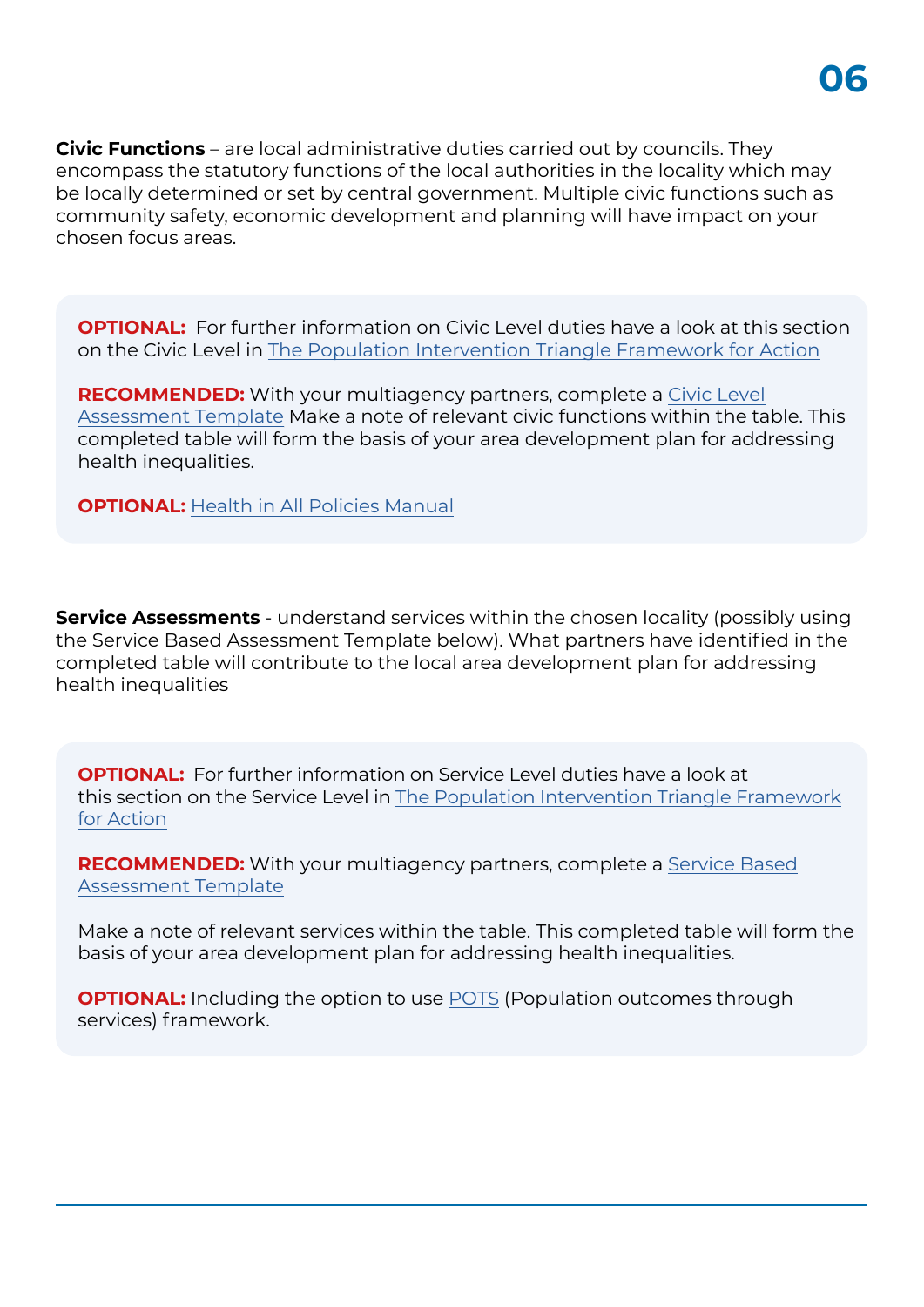**Community Interventions** - This stage is critical to understand the place and what is happening beyond the confines of statutory sector organisations and their commissioned services. In order to map current community assets, you may wish to consider the Family of Approaches Framework which sets out a way of mapping community interventions.

#### **RECOMMENDED:** [Family of Approaches](https://assets.publishing.service.gov.uk/government/uploads/system/uploads/attachment_data/file/768979/A_guide_to_community-centred_approaches_for_health_and_wellbeing__full_report_.pdf)

**OPTIONAL:** For further information on Community Centred Interventions have a look at T[he Population Intervention Triangle Framework for Action](https://www.gov.uk/government/publications/health-inequalities-place-based-approaches-to-reduce-inequalities/place-based-approaches-for-reducing-health-inequalities-main-report#community-centred-interventions) 

**RECOMMENDED:** With your multiagency partners, complete a Community [Centred Interventions Template. Make a note of relevant services within the](https://www.norfolkinsight.org.uk/resource-health-inequalities-toolkit-community-centred-assessment/) table. This completed table will form the basis of your area development plan for addressing health inequalities.

#### **Make a plan**

Bring it all together into an outline plan for the area / population – you can use the Locality Action Plan template below to do so, or create your own plan:

- **1.** Identify key partners to communicate community voice and begin next level of community engagement
- **2.** Establish clear ways of working for all involved
- **3.** Identify any service gaps
- **4.** Create a working group to drive change

#### **RECOMMENDED:** [Local Development Action Plan](https://www.norfolkinsight.org.uk/resource-health-inequalities-toolkit-local-development-action-plan/)

By this stage you will have agreed or reconfirmed where work needs to be taken to reduce health inequalities, who can help, how you are going to organise yourselves, what's already in place and what's missing and allocated appropriate resource to undertake the work.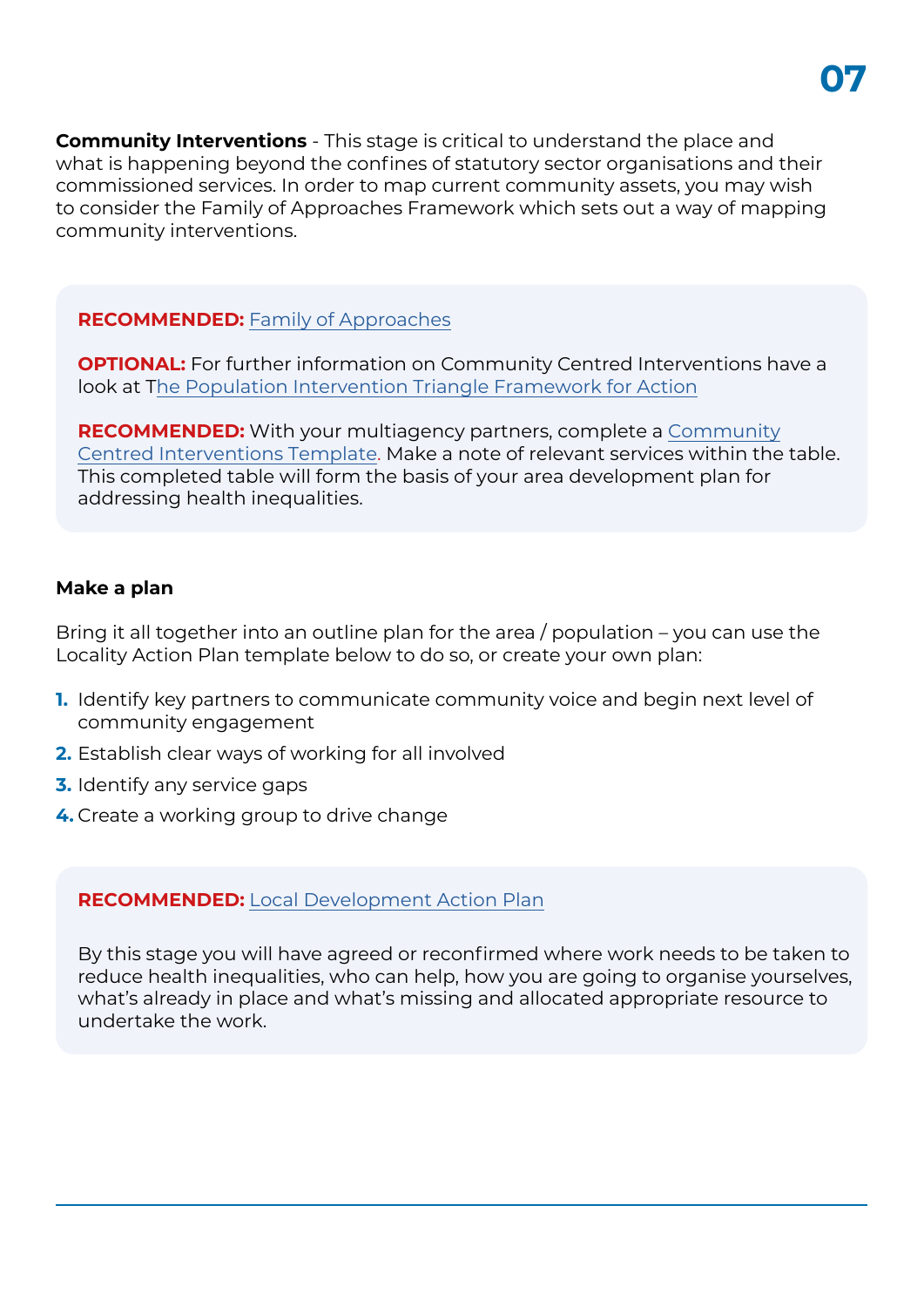## **Stage 2 – engaging communities and agencies**

### **Action 1: Work with communities in your area / population of choice**

Having understood the community assets in your area, the next step is to consider how to ensure meaningful participation of the community and build capacity and sustainability overall.

- Which groups / people / representatives are members of the wider partnership already working with?
- Are any voices missing? Actively challenge who isn't already there
- Understand and review barriers to engagement
- Be clear about what and how much can be affected by engagement process and what support may be required to deliver equality of discussion
- Are other "sectors" missing which have regular impacts on people's lives such as schools, shops, transport, informal spaces such as cafes or pubs etc
- Are there some voices more dominant or influential and is that correct?

#### **Core principles for engagement are:**

- Consider equity, control and voice principles throughout discussions
- Use evidence-based approaches to community engagement
- Be clear about which decisions people in communities can influence and how this will happen
- Respect the rights of communities to get engaged as much or as little as they are able to
- Identify barriers to involvement, particularly for vulnerable groups and recently established communities.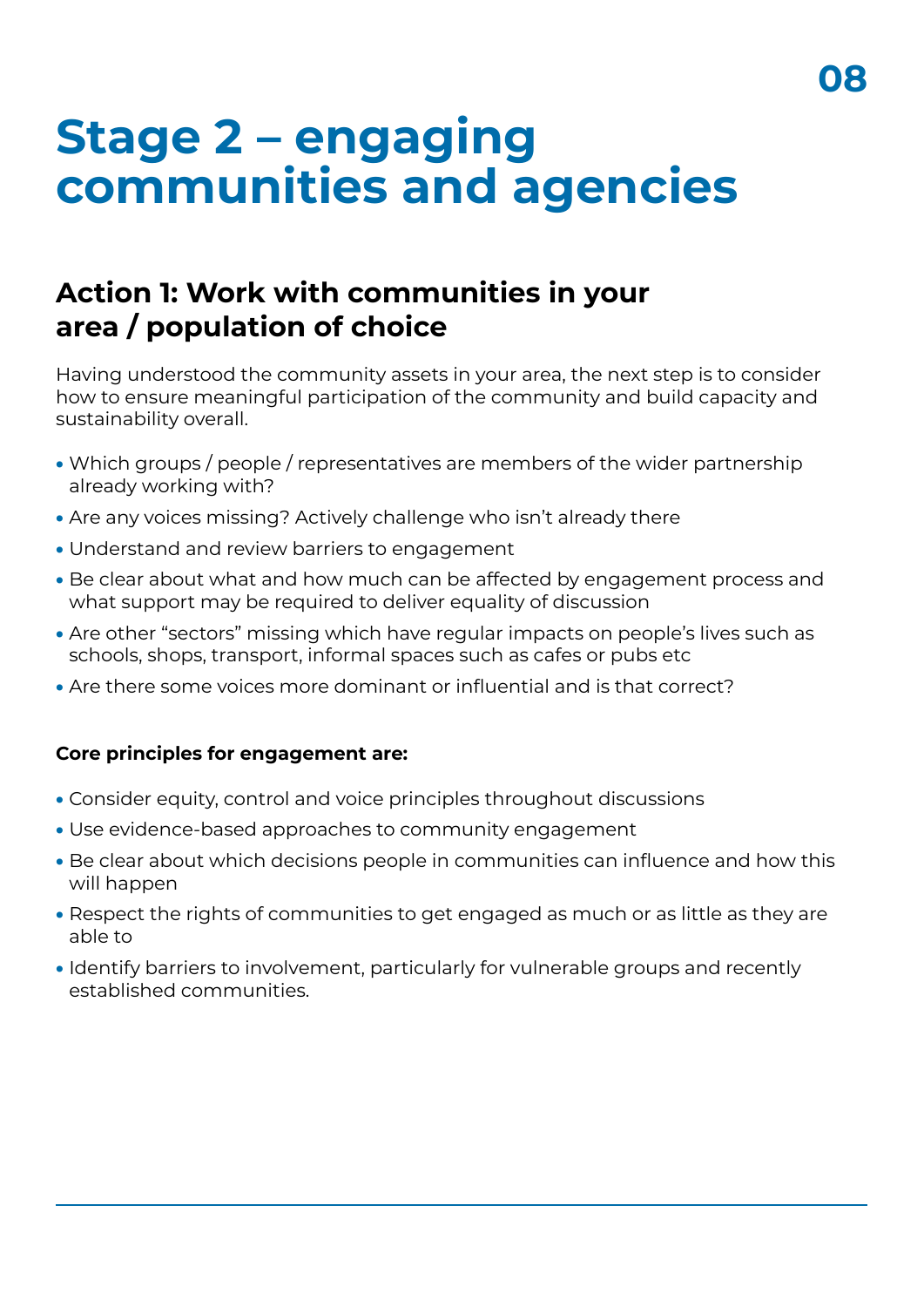## **Action 2: Consider a community action plan**

It may be useful to identify actions to build on community capacity and engagement from the community. The aim now is to develop sustained participation and engagement in the activities identified in the local development action plan. Consider what resources, champions or agreed tasks might be and include them in the Local Development Action Plan.

- What needs to happen to deliver the plan made at Stage 1 and fill gaps?
- What plans are already in place across organisations which can be given a health focus?
- What assets have been identified to draw upon or expand to deliver this plan?
- How is the plan to be agreed and delivered?
- It is unlikely every agency and organisation will agree or prioritise the same things focus on working in areas where there is agreement and ability to affect change

#### **OPTIONAL:**

[Engaging\\_Communities\\_Toolkit.pdf \(westlothian.gov.uk\)](https://www.westlothian.gov.uk/media/8652/Engaging-Communities-Toolkit/pdf/Engaging_Communities_Toolkit.pdf)

[HeadHandsAndHeartAssetBasedApproachesInHealthCare.pdf](https://www.health.org.uk/sites/default/files/HeadHandsAndHeartAssetBasedApproachesInHealthCare.pdf)

**RECOMMENDED:** [Local Development Action Plan](https://www.norfolkinsight.org.uk/resource-health-inequalities-toolkit-local-development-action-plan/)

By this stage you will understand community capacity within your area and found ways in which to engage with communities and work with them to develop activities to reduce health inequalities and increase their capacity as appropriate.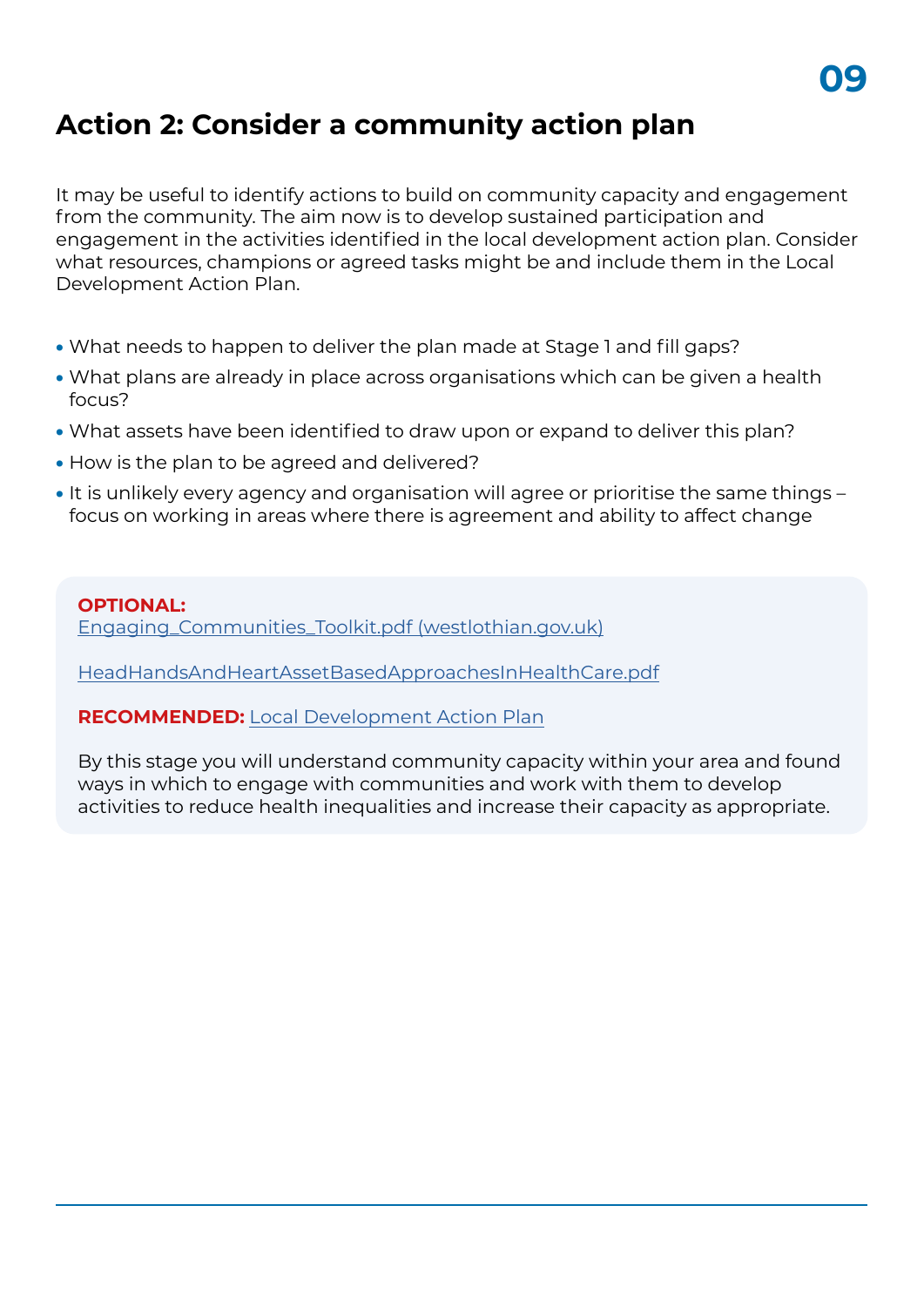## **Stage 3 – evaluating, measuring and adapting**

### **Action 1: Consider what to evaluate and how**

It may be that this stage is unnecessary as the plan is to scale up an existing function that already has monitoring systems in place. Or the working group agrees to use a tried and tested method of their own. It is for the working group to decide this, as long as partners are confident on how they can tell if they are getting the results planned for.

#### **Some prompts for what could be monitored and evaluated are also listed below.**

#### **Monitoring for outcomes:**

Partners may wish to stop thinking solely 'Is it effective' and start thinking 'Does it contribute?' to build a picture which reflects the reality. In the case of long-term change such as life expectancy, determine what evidence can be used to monitor short term interventions to impact the long-term issue. A theory of change logic model contributes to identifying what resources are needed and when by, to achieve an outcome. It will also allow the working group to begin to measure the less tangible outcomes, unintended consequences and broader impact of an action. This can be strengthened by undertaking an equality or health equity assessment exercise, which seeks out potential variations in outcomes for groups and helps planning to mitigate against them.

#### **Monitoring value for money:**

Monitoring value for money and return on investment is also advised. The success of an activity can be hindered if financially unsustainable. Consider how prevention activities can be monitored against the cost of no further action and reducing future costs. Consider the cost of activities now, and the cost of prevention activities, and monitor anticipated savings, this should contribute towards the aim of sustainability of funding in the future.

#### **Monitoring for efficacy:**

Be prepared to re-evaluate actions in the light of evidence and feedback. Monitoring what doesn't work helps identify future actions or immediate modifications to services.

#### **Simple but effective questions are:**

- How much did we do?
- How well did we do it?
- Is anyone better off?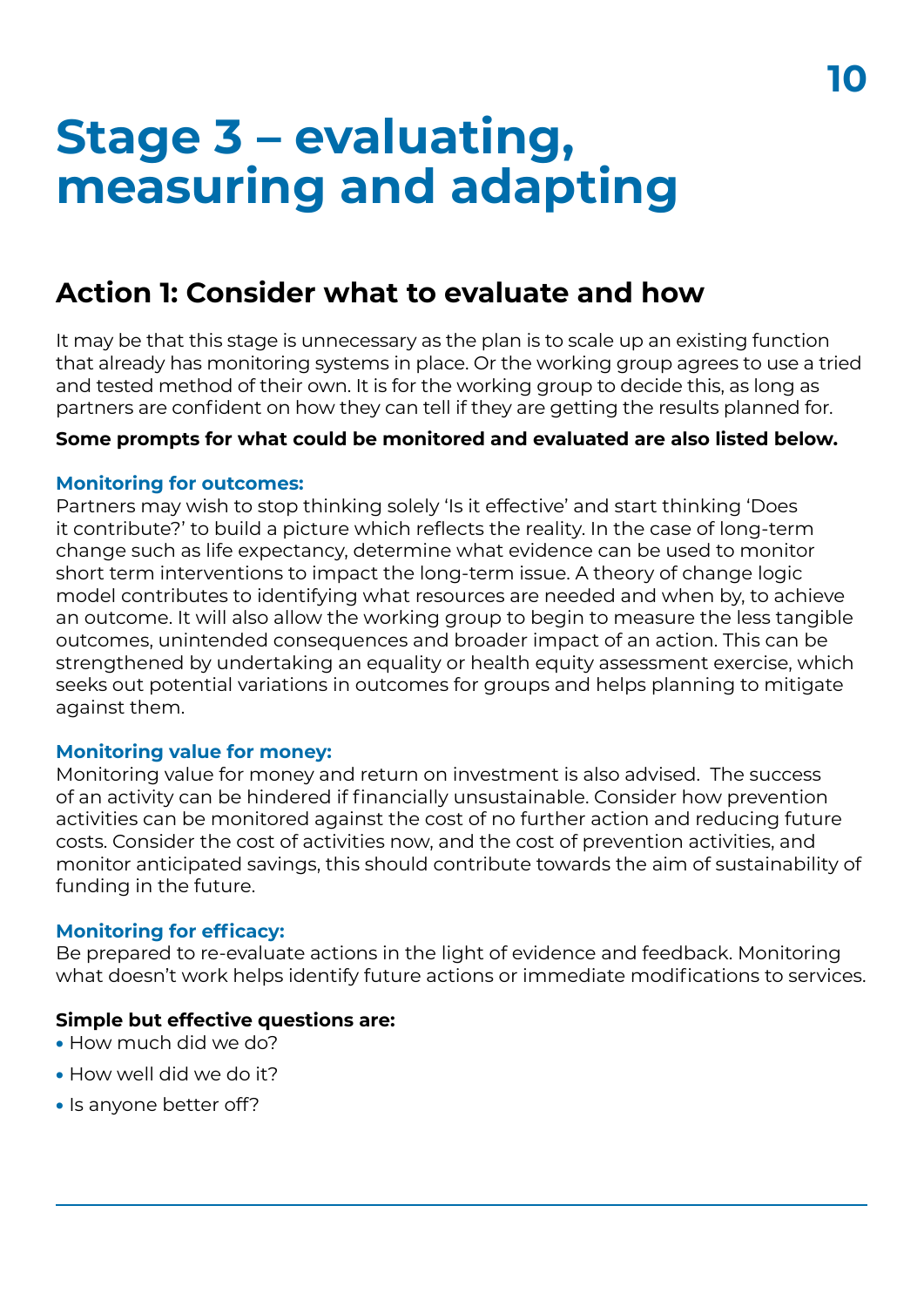### **Action 2: Some further considerations**

- As outcomes are likely to take many years to be seen in a population what evidence is available to decide which activities will affect those changes and can the delivery of these be assessed?
- Make sure what you intend to do will directly impact what outcome you seek. It is important to capture and measure the broad benefits of what it is you intend to do, in a way that doesn't miss some of the 'soft' outcomes.
- Make sure what you intend to do does not adversely impact vulnerable groups, and that any mitigating action is identified if causes for concern are highlighted.

This is why evaluation is placed here and not just at the end, where it may traditionally sit. Your maturing system and dialogue between people, communities and partners will allow you to either change things which aren't working or agree to give other actions time to become effective if they do not bear fruit immediately.

#### **OPTIONAL:**

A comprehensive video explaining what a theory of change is as well as a practical example: [Logic Models and Theory of Change | What Works](https://whatworks.org.nz/logic-model/)

#### **The template for use:**

**OPTIONAL:** [Theory of Change Logic Model Template](https://www.norfolkinsight.org.uk/resource-health-inequalities-toolkit-logic-model/)

**OPTIONAL:** Outcomes based accountability, a potential evaluation tool OBA Guidance

#### **OPTIONAL:** [OBA template](https://www.ncb.org.uk/sites/default/files/uploads/files/OBA%20Guidance%20-%20Updated%20postO%26I.pdf)

**OPTIONAL:** [RE-AIM tool](https://www.re-aim.org/about/frequently-asked-questions/) The RE-AIM tool outlines a simple way to measure the success of the activities outlined in the local development plan against five key measures. Reach, Effectiveness, Adoption, Implementation, Maintenance.

**RECOMMENDED:** Health Equity Assessment Tool [HEAT: simplified version](https://www.norfolkinsight.org.uk/resource-health-inequalities-toolkit-health-equity-assessment-tool/) (publishing.service.gov.uk) The Healthy Equity Assessment tool (HEAT) should be undertaken BEFORE any intervention or planned activity is implemented, as it outlines intentions, and allows the opportunity to review potential consequences. Other tools or local process may be in place. The important factor is to understand impacts on both reducing health inequalities and considering unintended consequences to the contrary.

By this stage you will have a clear idea of what you want to do, how and when you will assess progress (proportionate to what you do and resource) and what success may look like activities to reduce health inequalities and increase their capacity as appropriate.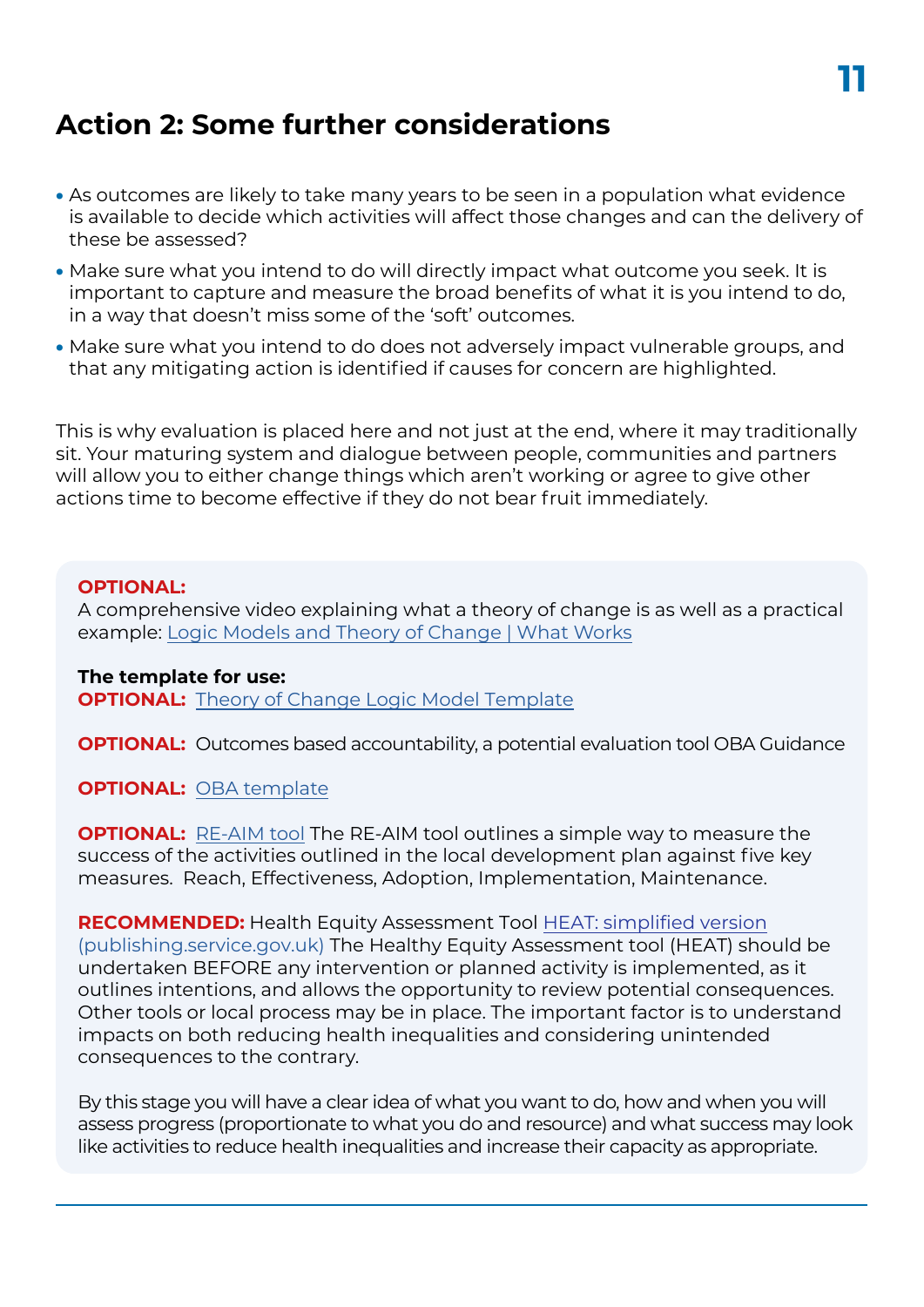## **Stage 4 – action planning and delivery**

By this stage there should be clarity on what organisations, partners, communities and stakeholders can affect. For example, access to good quality long term employment is unlikely to be in the sole gift of one local organisation as wider economic and social factors will be at play. However, your organisations may be able to work to improve access to education or decide as a group to directly employ local labour or support mental health in workplaces to contribute to the outcome sought.

This is also an opportunity to review what should stay the same in order to avoid worsening of outcomes. Not everything will work so be prepared to make changes. Equally some things may take a while to have an effect or be taken up by the target area or group.

#### **Practical considerations for implementation:**

- Has the group identified what resources are required? This could be staff, physical assets like buildings, or funding for example.
- Has the group identified how to communicate planned actions to the wider stakeholder groups?
- Is the community on board and part of the solution?
- Outline what workforce changes may need to take place such as training or integrating service delivery.
- Ensure that capacity to change has been built into the planned activity so that what is not working can be monitored and adapted.
- Has the working group been given the go ahead by the agreed governance structure?

**RECOMMENDED:** [Local area development plan template](https://www.norfolkinsight.org.uk/resource-health-inequalities-toolkit-local-development-action-plan/)

**OPTIONAL:** [Theory of change – logic modelling](https://www.norfolkinsight.org.uk/resource-health-inequalities-toolkit-logic-model/)

**OPTIONAL:** NICE quidance principles